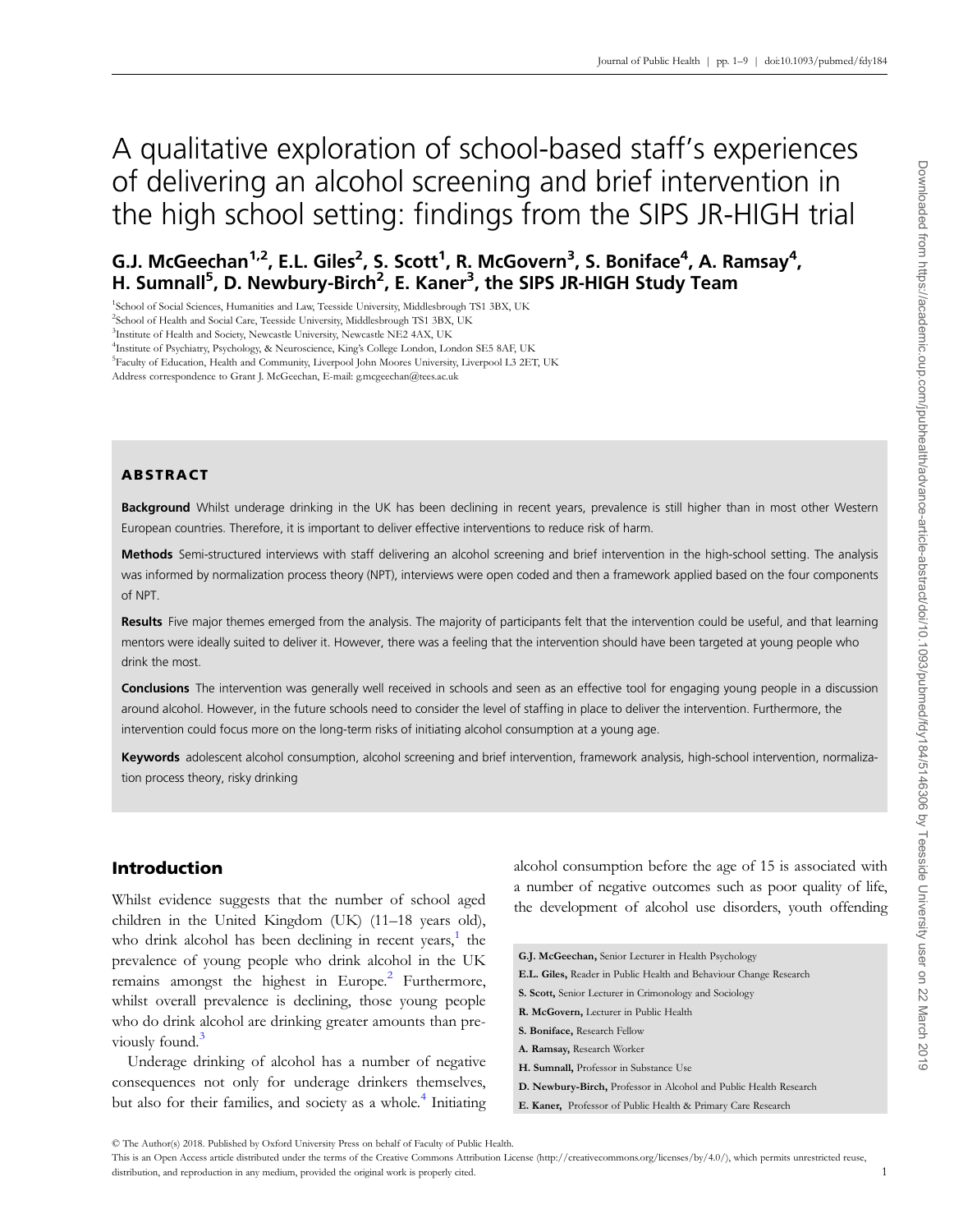and risky sexual behaviour.<sup>5–[9](#page-7-0)</sup> Additionally, evidence suggests that the lower the age that a young person has their first drink of alcohol the more likely they are to develop alcohol related problems in later years.<sup>[10](#page-7-0)</sup>

The high-school is seen as an appropriate setting to deliver interventions on substance use as they provide a captive audience who are used to receiving health and social care education. $11$  Interventions which are targeted at young people who are already drinking alcohol can be an effective and efficient strategy to reduce alcohol consumption, as the intervention is likely to be salient to those receiving it, more likely as they are, to be experiencing harm from alcohol consumption. $12-14$  $12-14$  $12-14$ 

Whilst previous research has examined the effectiveness of alcohol screening and brief interventions with young people, $15-17$  $15-17$  few studies have evaluated such interventions to understand the mechanisms which can lead to successful implementation, by exploring the experiences of school-based staff who deliver them.<sup>18</sup> One such study highlighted that successful implementation of a school-based intervention depends on positive outcomes for at risk groups and does not necessarily require universal impact. Furthermore, the authors found that ease of delivery and user friendliness were essential com-ponents for securing engagement from school staff.<sup>[19](#page-7-0)</sup>

Recently, researchers have been utilizing a sociological theory, normalization process theory (NPT) to evaluate the likelihood of new interventions becoming embedded into practice. This theory focusses on evaluating factors which facilitate and deter the implementation of new services, or interventions, into routine practice. $20$  Whilst primarily devised for use in clinical settings, it is increasingly being used in other settings such as social care. $21,22$  $21,22$  There are four core constructs within NPT which account for how people make sense of and comprehend new practice (coherence); how they implement and carry out the new practice (cognitive participation), the work that both individuals and wider organizations have to carry out to initiate the new practice (collective action), and their appraisals and reflections of it (reflexive monitoring). $^{23}$  $^{23}$  $^{23}$ 

The present study was part of a larger, multi-site randomized controlled trial looking at the efficacy and effectiveness of school-based staff delivering alcohol screening and brief interventions to young people in high-schools across four regions of England (North East, North West, Kent and London).<sup>24</sup>

The primary aim of this study was to understand the mechanisms and processes of implementing an alcohol screening and brief intervention in the high-school setting. A qualitative evaluation, drawing on NPT, was conducted to explore staff perceptions of how the intervention could become embedded into the future work role of staff.

### Methods

Semi-structured interviews were conducted to explore school-based staff's perceptions of conducting alcohol screening and brief interventions with young people. Interviews were conducted with staff involved in the trial: learning mentors (LMs) who delivered the control and intervention conditions to young people, and teaching staff who approved the study within their school.

#### Intervention

The SIPS Jr-HIGH intervention is described in detail elsewhere.<sup>24</sup> Briefly, LMs employed by schools were trained to deliver an alcohol screening and brief intervention, or control condition to young people aged 14–15 within the highschool setting. Participants completed an alcohol screening questionnaire, and those who scored positive for risky drinking were randomized into the trial. The intervention used motivational interview techniques to engage young people in discussions around alcohol use and to facilitate 'change talk' aimed at reducing alcohol consumption.

#### Ethical approval

This study was approved by Teesside University's School of Health and Social Care Research Governance and Ethics Committee in March 2016 (047/16).

### Recruitment

All LMs who delivered the intervention or control condition to young people in their school ( $N = 80$ ), and all teaching staff who facilitated the trial ( $N = 30$ ), were invited to take part in an interview. Invitation letters and information sheets were e-mailed to all eligible participants who were asked to complete a pro-forma indicating their age, ethnicity, job role and length of time in their current role. A sampling framework was created based on the pro-forma and we aimed to recruit a purposive sample of 24 participants: 12 LMs and 12 teachers, however, recruitment continued until data saturation had occurred.

#### Data collection

A semi-structured interview topic guide was developed drawing on the four constructs of NPT: coherence, cognitive participation, collective action and reflexive monitor-ing.<sup>[23](#page-8-0)</sup> Additional questions were added to gain feedback on individual participants' experiences of the trial. Interviews were conducted on school premises between June and July 2016 by one of four regional research co-ordinators.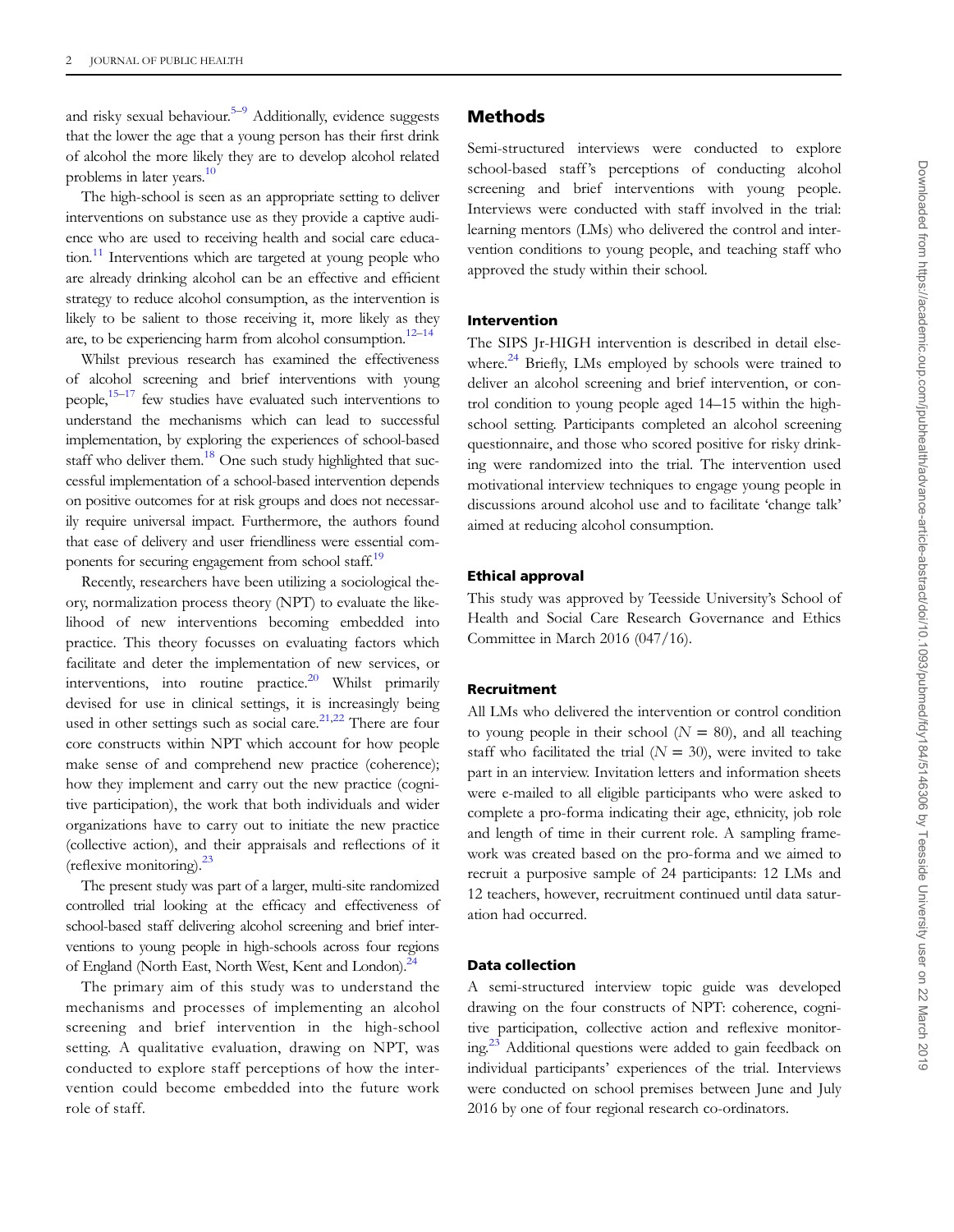### Analysis

Interviews were audio recorded and transcribed verbatim, with identifiable information removed from transcripts. Following transcription, interviews were analysed using framework analysis. Interviews were independently open coded by three researchers (G.M., S.B., A.R.) using QSR Nvivo version 11. These codes were then mapped onto a framework based on the four key constructs of NPT theory<sup>[23](#page-8-0)</sup> coherence, cognitive participation, collective action and reflective monitoring.

In order to ensure validity of the results, a proportion of the transcripts were second coded by an independent researcher. Any disagreement between first and second coders was resolved through discussion until consensus was met. Following second coding, the framework was further refined before the final themes were agreed by the research team.

# **Results**

### Participants

A total of 29 interviews were conducted. One interview included two LMs, due to time constraints within the school, therefore, the total number of participants was 30; 21 LMs (66.6% women); and 9 teachers (55.5% women). Most participants were of a white ethnic background (93.3%), and had been in their current job role for  $\lt 5$  years (43.3%). Interviews lasted on average 39 min (range = 12–102 min). Participant characteristics for the LM and teacher interviews can be seen in Table 1.

### Interviews

In total we identified five themes, each with a number of sub-themes which are explained in more detail below. Table [2](#page-3-0) highlights how these themes map onto the core constructs of  $NPT<sub>1</sub><sup>23</sup>$  $NPT<sub>1</sub><sup>23</sup>$  $NPT<sub>1</sub><sup>23</sup>$  whilst Fig. [1](#page-4-0) provides illustrative quotes.

# LMs understanding of alcohol use by young people and of their role in delivering alcohol screening and brief interventions

# Comparison of intervention to existing practice (coherence)

There was a level of variation in the roles undertaken by LMs, ranging from purely pastoral roles, to those with teaching responsibilities. This resulted in differing levels of experience in discussing alcohol use with young people. However, in general LMs only addressed such issues when linked to a specific incident. Therefore, whilst teaching staff felt that LMs had appropriate skills to facilitate the interventions, one-to-one interventions for alcohol use were not common practice.

#### Table 1 Participant characteristics

| Code                  | Gender | Ethnicity    | Years in job | Site       |
|-----------------------|--------|--------------|--------------|------------|
| Learning mentors (LM) |        |              |              |            |
| LM1                   | Female | White        | $5 - 10$     | North West |
| LM <sub>2</sub>       | Female | <b>Black</b> | >10          | London     |
| LM3                   | Female | White        | $<$ 5        | North West |
| LM4                   | Male   | White        | $<$ 5        | North East |
| LM <sub>5</sub>       | Male   | White        | $5 - 10$     | North East |
| LM <sub>6</sub>       | Female | White        | >10          | North West |
| LM7                   | Female | White        | >10          | Kent       |
| LM8                   | Male   | White        | $<$ 5        | North East |
| LM <sub>9</sub>       | Female | White        | $<$ 5        | Kent       |
| <b>LM10</b>           | Female | White        | $<$ 5        | Kent       |
| LM11                  | Female | White        | >10          | North East |
| <b>LM12</b>           | Female | White        | $5 - 10$     | North West |
| LM13                  | Male   | White        | >10          | North East |
| LM14                  | Female | White        | >10          | North West |
| LM15                  | Female | White        | >10          | North West |
| LM16                  | Male   | White        | >10          | North East |
| <b>LM17</b>           | Male   | White        | $<$ 5        | Kent       |
| <b>LM18</b>           | Female | White        | $<$ 5        | Kent       |
| LM19                  | Male   | White        | $<$ 5        | North East |
| <b>LM20</b>           | Female | White        | $<$ 5        | Kent       |
| LM21                  | Female | White        | $5 - 10$     | Kent       |
| Teachers (T)          |        |              |              |            |
| T1                    | Male   | White        | $<$ 5        | London     |
| T <sub>2</sub>        | Female | White        | $5 - 10$     | Kent       |
| T3                    | Female | White        | $<$ 5        | London     |
| T <sub>4</sub>        | Male   | White        | $5 - 10$     | North West |
| T <sub>5</sub>        | Male   | White        | < 5          | North East |
| T <sub>6</sub>        | Female | White        | $5 - 10$     | Kent       |
| T7                    | Male   | Mixed        | $<$ 5        | North West |
| T <sub>8</sub>        | Female | White        | $5 - 10$     | North East |
| T <sub>9</sub>        | Female | White        | >10          | North West |

# Understanding of alcohol use by young people (coherence)

There was shared a belief amongst LMs that young people do not drink alcohol to the same extent as previous generations. This would likely impact on their views of the benefits of alcohol specific interventions if they did not believe young people were drinking to the extent where interventions were necessary. There was also a tendency to focus on immediate short-term risks associated with young people's drinking suggesting that LMs possessed a narrow interpretation of the aims of the intervention.

#### Seeing the benefit for young people (coherence)

However, despite feelings that alcohol use amongst young people had decreased, and a lack of concern for those who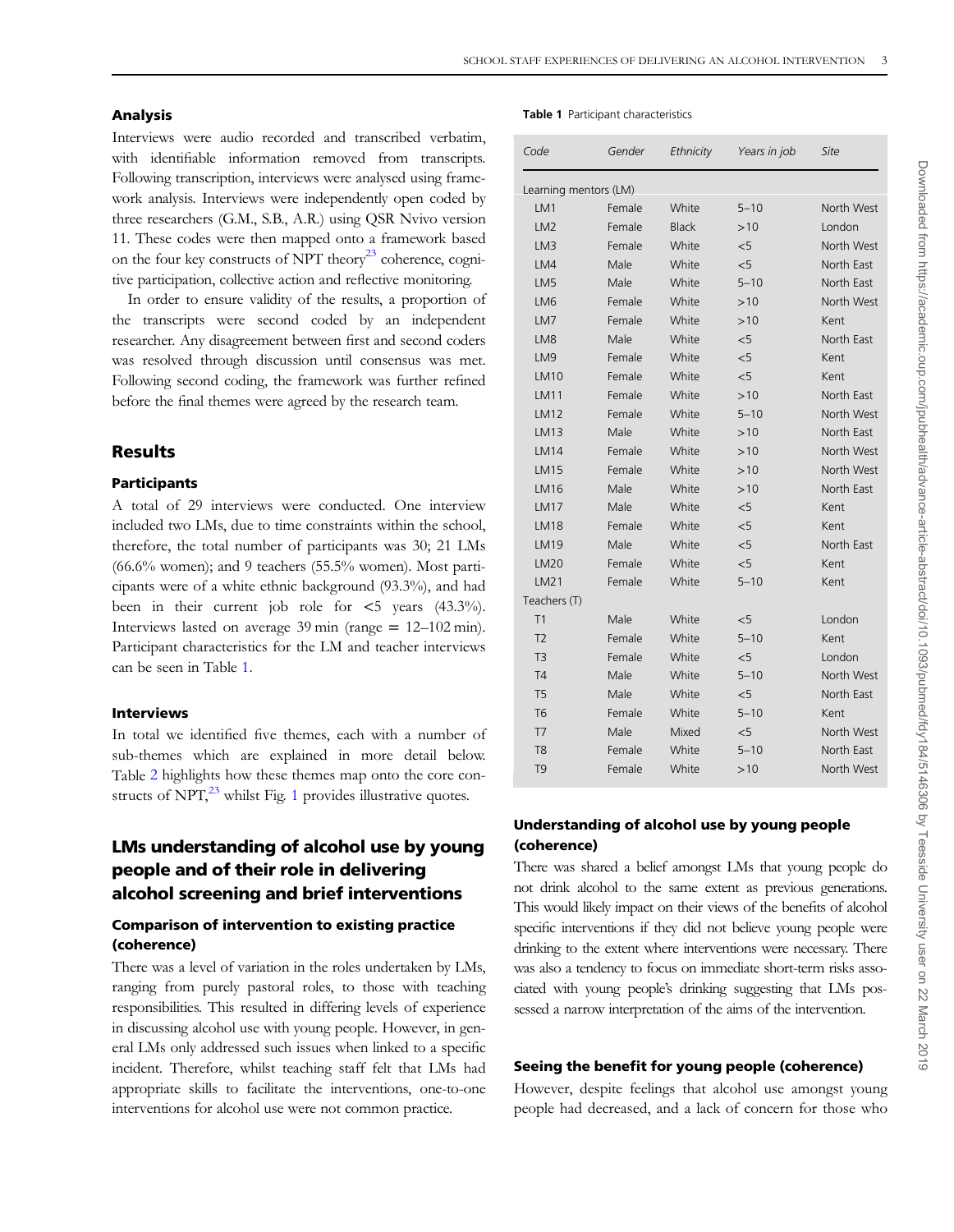<span id="page-3-0"></span>

|  |  |  |  |  |  |  |  | Table 2 Mapping of themes from LM and teacher interviews to core constructs of NPT |  |
|--|--|--|--|--|--|--|--|------------------------------------------------------------------------------------|--|
|--|--|--|--|--|--|--|--|------------------------------------------------------------------------------------|--|

| Theme                                                                                                        | Sub-theme                                                                                                                                                                              | <b>NPT</b> constructs                                                   |
|--------------------------------------------------------------------------------------------------------------|----------------------------------------------------------------------------------------------------------------------------------------------------------------------------------------|-------------------------------------------------------------------------|
| LM understanding of alcohol use and their<br>role in delivering alcohol screening and<br>brief interventions | Comparison of intervention to existing practice<br>Understanding of alcohol use by young people<br>Seeing the benefit for young people<br>Understanding of the intervention procedures | Coherence                                                               |
| Initiating and sustaining alcohol screening<br>and brief interventions                                       | Enrolment and sustaining alcohol screening and brief interventions<br>Pupil engagement<br>School support for intervention<br>Current role compliments intervention                     | Cognitive participation<br>Collective action<br>Cognitive participation |
| Reflecting on the impact for staff and<br>young people                                                       | Appraisal of the intervention on young people's drinking<br>Benefits for staff development                                                                                             | Reflexive monitoring                                                    |
| Factors influencing successful delivery of<br>intervention                                                   | External factors impacting on capacity<br>Confidence that young people are being honest<br>Confidence in ability to deliver intervention                                               | Collective action                                                       |
| Embedding intervention into routine<br>practice                                                              | Embedding intervention into routine practice<br>Changes to intervention to make it more effective<br>Appraisal of the intervention materials, procedures and training                  | Cognitive participation<br>Reflexive monitoring<br>Collective action    |

drink in a 'safe' environment, there was still a belief that it was important to provide education on the risks associated with drinking alcohol. This would ensure they were equipped with appropriate knowledge and skillsets to make informed decisions about alcohol in the future.

### Understanding of intervention procedures (coherence)

Most participants demonstrated an awareness of their role in delivering the alcohol screening and brief intervention, and the control condition. For LMs there was an understanding that telling young people not to drink would have limited impact: 'We want it to be a dialogue… there is absolutely no point in just going, don't have sex until you are 16, don't drink until you are 18.'

Instead, LMs understood the need to engage young people in open and honest discussions to raise their self-efficacy in relation to drinking. For teaching staff there was an acceptance of the need for confidentiality and trust between the LMs and young people.

# Initiating and sustaining alcohol screening and brief interventions

# Enrolment and sustaining alcohol screening and brief interventions (cognitive participation)

Initiation of the overall trial within schools was perceived as straightforward by LMs and teachers. The initial screening survey was easy to arrange and required no more than someone handing out the surveys to pupils: 'nobody had more than one class at a time to put through the questionnaire, I don't think it was dreadfully difficult to organize and do'. However, the initiation and maintenance of the intervention and control conditions was more complicated, and varied between schools. One factor which affected this was the availability of appropriately trained staff. For example, one school had two LMs responsible for arranging 42 appointments with young people, whilst another had four LMs but only nine appointments.

### School support for intervention (collective action)

Support from teaching staff within the school was key for initiating and sustaining the brief intervention and control conditions. However, not all teaching staff had been made aware that the trial was being conducted. Furthermore, the interventions and follow-up surveys coincided with school exams which could have been a barrier when arranging for young people to attend their appointment. However, as one LM described, this was not always an issue: 'Teachers are really good here; unless they've really got something, they're happy to work with you. No, I didn't have any trouble at all.'

### Pupil engagement (cognitive participation)

Most participants felt that young people were willing to engage in the intervention sessions, with few discussing occasions when someone had refused participation. However, there were differences in levels of engagement of young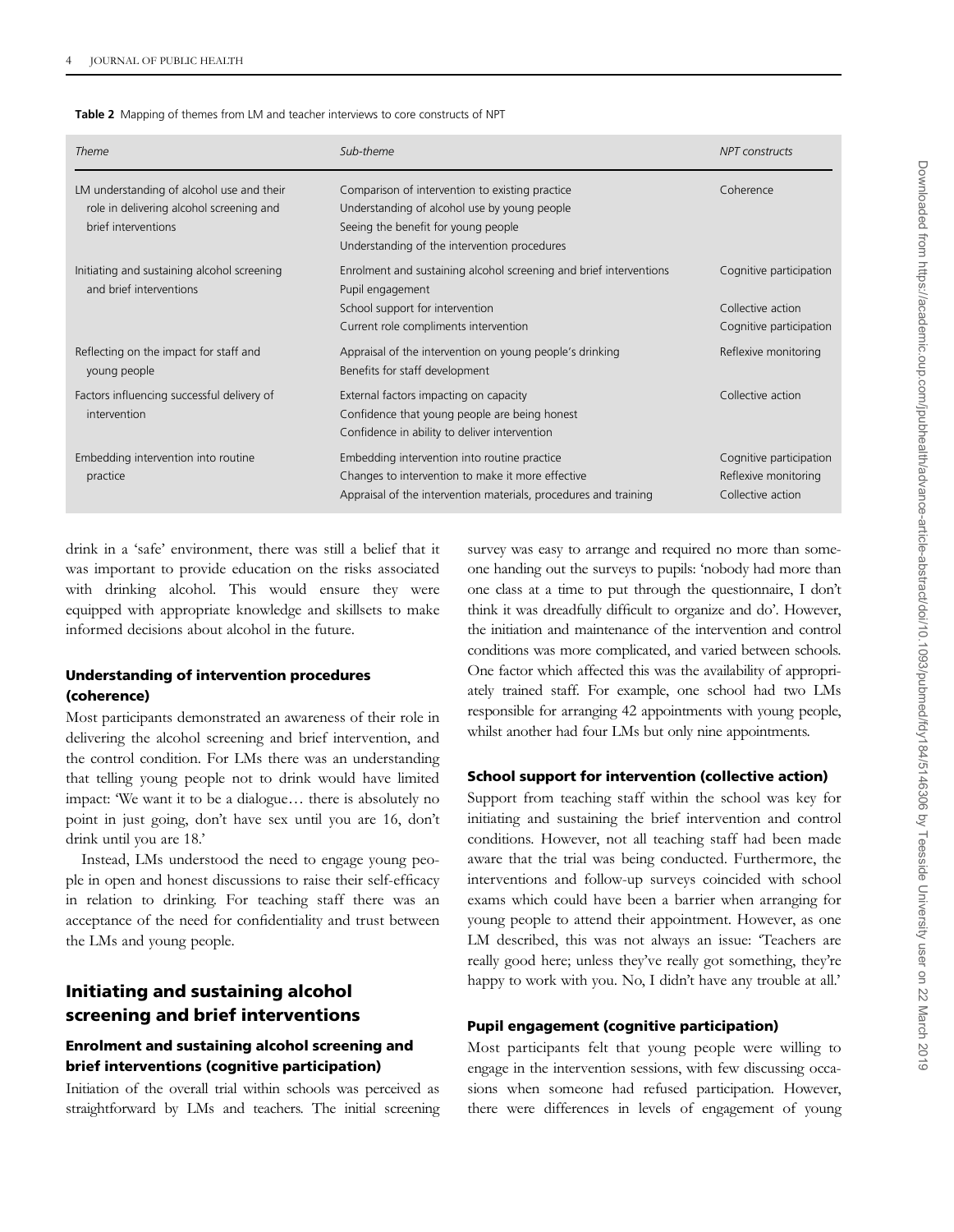<span id="page-4-0"></span>

| Theme                                                                                                                                                               | Sub-theme                                                     | <b>Illustrative Quotes</b>                                                                                                                                                                                                                                                                                                                             | NPT                        |  |  |
|---------------------------------------------------------------------------------------------------------------------------------------------------------------------|---------------------------------------------------------------|--------------------------------------------------------------------------------------------------------------------------------------------------------------------------------------------------------------------------------------------------------------------------------------------------------------------------------------------------------|----------------------------|--|--|
|                                                                                                                                                                     |                                                               |                                                                                                                                                                                                                                                                                                                                                        | Construct                  |  |  |
| <b>Learning mentors</b><br>understanding of<br>alcohol use by<br>young people and<br>of their role in<br>delivering alcohol<br>screening and<br>brief interventions | Comparison of<br>Intervention to<br>Existing<br>Practice      | "Initially, if we just pick up on it just by talking to children, we can<br>then pass it on to get further advice or more help for the children if<br>we think it's needed." LM3                                                                                                                                                                       | Coherence                  |  |  |
|                                                                                                                                                                     | Understanding<br>of alcohol use<br>by young<br>people         | "That is what we found, is it not, when we did the talking to<br>them, are you putting yourself at risk, and they are like, well,<br>not really. If it is in your house, what risk are you putting<br>yourself into?" LM1                                                                                                                              | Coherence                  |  |  |
|                                                                                                                                                                     | Seeing the<br>benefit for<br>young people                     | "Even the ones who were quite adamant that there was nothing<br>wrong with the drinking they did you could still get a little caveat<br>that this is what you could try and I certainly think that was<br>beneficial." LM5                                                                                                                             | Coherence                  |  |  |
|                                                                                                                                                                     | Understanding<br>of the<br>intervention<br>procedures         | "Realistically, telling a young person don't ever go out and drink is<br>not only hypocritical, but it's also naïve, and unrealistic, because<br>young people aren't as daft as we think they are." LM4                                                                                                                                                | Coherence                  |  |  |
|                                                                                                                                                                     |                                                               | "We were all told by our Child Protection Officer to make it clear<br>during the intervention that obviously if they say anything where<br>we thought there was a risk of harm, we had to say that." T2                                                                                                                                                |                            |  |  |
| <b>Initiating and</b><br>sustaining alcohol<br>screening and<br>brief interventions                                                                                 | Enrolment and<br>sustaining<br>alcohol                        | "It was easy to hand them out because we have six tutor groups<br>with twenty students in." T2                                                                                                                                                                                                                                                         | Cognitive<br>participation |  |  |
|                                                                                                                                                                     | screening and<br>brief<br>interventions                       | "So in the end I had to pull a few from lessons just to get<br>them done, and I can do that because I've got a bit more<br>time on my timetable, cos [sic] of my role, to go and pull them<br>out of lessons, but I know some of the other staff who've got<br>full teaching hours have struggled with that." LM5                                      |                            |  |  |
|                                                                                                                                                                     | School<br>support for<br>intervention                         | "The time of year, when it comes to it, is not always the best.<br>Possibly after the Easter holidays might be a little bit better." LM6                                                                                                                                                                                                               | Collective<br>action       |  |  |
|                                                                                                                                                                     |                                                               | "So again, it's actually trying to sell it to staff, it's actually 0:31:16.8<br>the students we're doing this to raise awareness and to make them<br>really think about their lifestyle and things like that but again, I'm<br>passionate about it because it's a subject I teach but some staff<br>who teach Maths and English don't really care." T2 |                            |  |  |
|                                                                                                                                                                     | Pupil<br>Engagement                                           | "Some were quite tight-lipped and wouldn't say loads, and some<br>would be, again a lot more honest, and a lot more candid" LM16                                                                                                                                                                                                                       | Cognitive<br>participation |  |  |
|                                                                                                                                                                     |                                                               | "With the boy, I couldn't get anything out of him. I didn't want to<br>lead him, but I was having to guide him more than I wanted to"                                                                                                                                                                                                                  |                            |  |  |
|                                                                                                                                                                     | Current role<br>compliments<br>intervention                   | LM3<br>"I think some people, the ones who especially didn't know us I<br>think they're still a little bit suspicious of the reasons why they were<br>being asked questions about alcohol, and they were just like 'no, I<br>just don't want to do it." LM4                                                                                             | Cognitive<br>participation |  |  |
|                                                                                                                                                                     |                                                               | "She's not a tutor so she never would have had to [have] told a kid<br>off for not wearing their uniform correctly so straightaway a student<br>would not associate that member of staff with somebody who's<br>moany, whingy, don't want to talk to them." T3                                                                                         |                            |  |  |
| <b>Factors</b><br>influencing<br>successful<br>delivery of the<br>intervention                                                                                      | External<br>factors<br>impacting on<br>capacity               | "Erm it was just one of those things, I mean my job is very varied, I Collective<br>could turn up in the morning and have a huge disclosure and action<br>bang, that's my day So it was something that I knew I had to do<br>but it was difficult fitting it in." LM7                                                                                  |                            |  |  |
|                                                                                                                                                                     |                                                               | "So, on paper it didn't look like it was going to be too bad, because<br>there was, you know, I think I had about eight interventions to do,<br>but when the kids don't turn up." LM5                                                                                                                                                                  |                            |  |  |
|                                                                                                                                                                     | Confidence<br>that young<br>people are                        | "There was a couple that I thought, you must have, you must have Collective<br>lied on your questionnaire, you must have." LM8                                                                                                                                                                                                                         | action                     |  |  |
|                                                                                                                                                                     | being honest                                                  | "Whereas it was quite surprising to see their names on there, in<br>talking to them it wasn't the concern, it wasn't justified (the<br>intervention)." LM5                                                                                                                                                                                             |                            |  |  |
|                                                                                                                                                                     | Confidence in<br>ability to<br>deliver<br>intervention        | "Yeah, I mean it was a little bit difficult at first to get myself Collective<br>familiarised with it but I think you know, once I read through it and action<br>then it explained it, it was ok after the first (one)." LM7                                                                                                                           |                            |  |  |
|                                                                                                                                                                     |                                                               | "Gosh. At times, I suppose I found it a little bit confusing. You had to<br>do this and then it was there and I ended up going through it all and<br>writing all the questions that needed to be asked just on a sheet of<br>paper so I could do that, because I was flipping in and out" LM15                                                         |                            |  |  |
| Reflecting on the<br>impact for staff                                                                                                                               | Appraisal of<br>the                                           | "As I said, I do think it benefited, cos [sic] like obviously the units Reflexive<br>side of things, I do think it made them think 'Cor, is it, you know, Monitoring                                                                                                                                                                                   |                            |  |  |
| and young people                                                                                                                                                    | intervention on<br>young<br>people's                          | that much?' so to speak? I do, I think it's a very good thing, a very<br>good thing." LM9                                                                                                                                                                                                                                                              |                            |  |  |
|                                                                                                                                                                     | drinking                                                      | "No, I don't think it will make them change. But then is that because<br>our cohort wasn't, they weren't that bad." LM3                                                                                                                                                                                                                                |                            |  |  |
|                                                                                                                                                                     | Benefits for<br>staff<br>development                          | "The staff involved developed a skillset that they could take learning Reflexive<br>from and apply to other mentoring and support situations in school." Monitoring<br>T <sub>4</sub>                                                                                                                                                                  |                            |  |  |
| <b>Embedding the</b><br>intervention into<br>routine practice                                                                                                       | Embedding<br>the<br>intervention<br>into routine              | "No, only just to say really if this is going to be taken further we'd be Cognitive<br>really interested in being involved because its' a really good safety participation<br>net for our students." T6                                                                                                                                                |                            |  |  |
|                                                                                                                                                                     | practice<br>Appraisal of<br>the<br>intervention<br>materials, | "I thought the intervention itself was excellent, I thought the piece of Collective<br>work was well thought out, and I think with certain young people it'll action<br>be incredibly effective." LM4                                                                                                                                                  |                            |  |  |
|                                                                                                                                                                     | procedures<br>and training                                    | "When I was doing the interventions I didn't know whether I was<br>saying the right things. Probably just a bit more training on the best<br>approach, that's all." LM3                                                                                                                                                                                |                            |  |  |
|                                                                                                                                                                     | Changes to<br>the<br>intervention to<br>make it more          | "I think the time gap between them actually doing it - especially with Reflexive<br>it being before Christmas - and us coming to do the interventions Monitoring<br>I think they actually forgot." LM6                                                                                                                                                 |                            |  |  |
|                                                                                                                                                                     | effective                                                     | LM13                                                                                                                                                                                                                                                                                                                                                   |                            |  |  |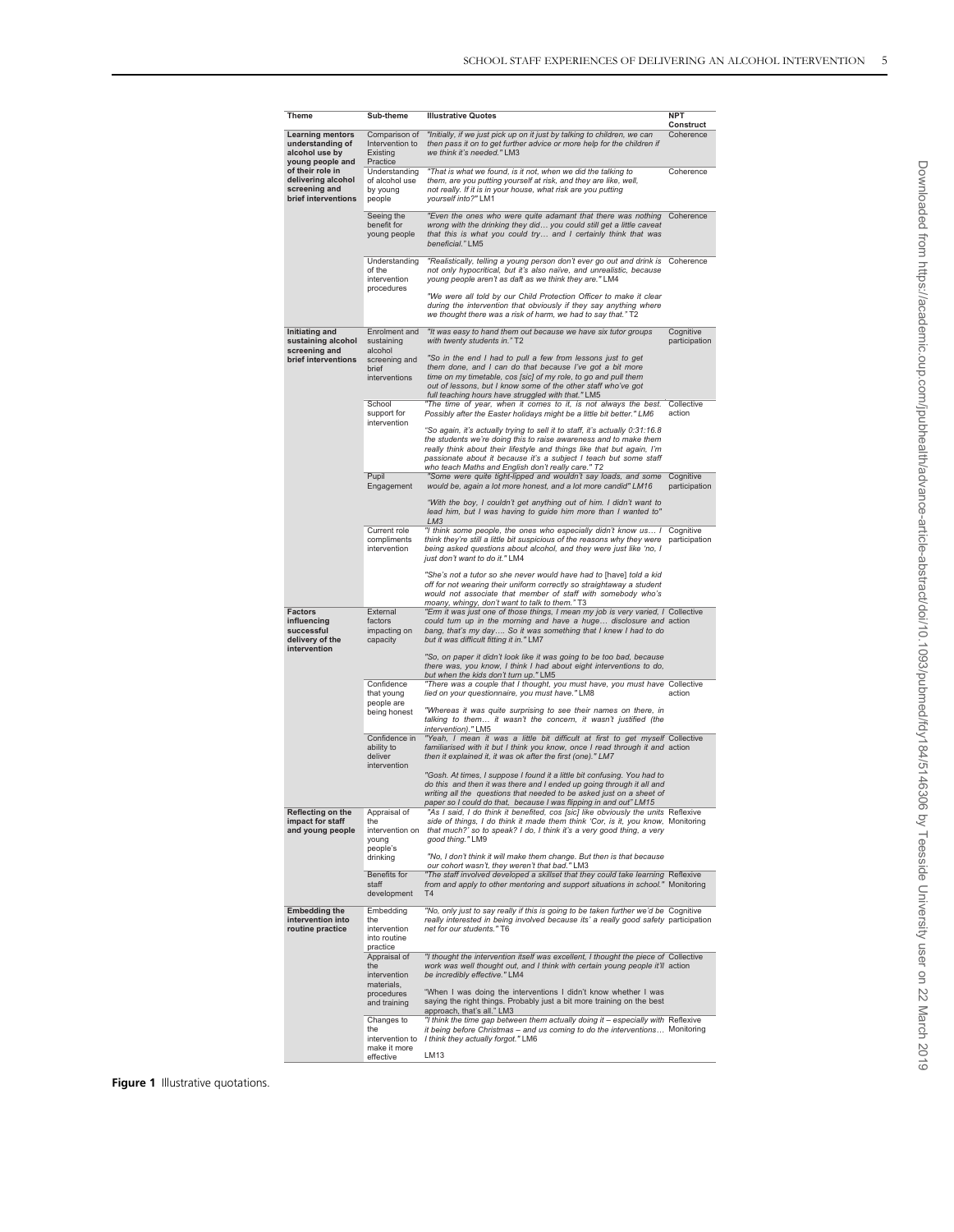people, with some happy sharing their thoughts and feelings on alcohol use, whilst others were more reserved: 'Some were quite tight-lipped and wouldn't say loads, and some would be, again a lot more honest, and a lot more candid.'

# Current role compliments intervention (cognitive participation)

Participants discussed the legitimacy of LMs undertaking this work given their pastoral role within the school. Whilst they have a less formal relationship with some students, they demonstrated an awareness that some pupils still view them as staff and would perhaps respond better to an outside agency. Teaching staff were more confident, however, that the pastoral relationship between the LMs and pupils would be of benefit when delivering the intervention.

# Factors influencing successful delivery of the intervention

# External factors impacting on capacity (collective action)

Even when the trial had begun, and intervention and control sessions were arranged, an incident could occur in school requiring LMs involvement as a member of the pastoral team. Furthermore, young people forgot to turn up for sessions, which meant extra time spent rearranging missed appointments. Some schools also discussed financial difficulties impacting on how many pastoral staff were employed, impacting on the capacity of remaining staff: 'They are an academy, and it's proving to be quite difficult financially, there's been a lot of cost cuts, a lot of staff gone.'

# Confidence that young people were being honest (collective action)

LMs discussed concerns they had over the recruitment process for the intervention suggesting that many young people did not report drinking a lot of alcohol, therefore did not warrant an intervention. Most LMs accepted that the young people were being honest with few considering that they may have been reluctant to disclose the full extent of their drinking to them: 'I've no reason to believe these young people were lying… Mostly it was young people saying "Well, I don't really drink a lot", to be honest'. Instead, most felt that either the screening tool was too sensitive, identifying people with low levels of alcohol consumption, or the young person had simply lied on the screening tool.

# Confidence in ability to deliver the intervention (collective action)

The interviews with LMs highlighted that they grew in confidence as they progressed through the intervention and control sessions with young people. There was a lot of paperwork which had to be filled out for the sessions, and this could sometimes be confusing. One participant explained that it was often difficult to remember the exact process: 'Yeah, I mean it was a little bit difficult at first to get myself familiarized with it but I think you know, once I read through it and then it explained it, it was ok after the first [one]'.

# Reflecting on the impact for staff and young people

# Appraisal of the intervention on young people's drinking (reflexive monitoring)

When asked to evaluate the potential impact of the intervention on young people's drinking there were mixed feelings expressed by LMs. Some felt that it could potentially be beneficial for students and that it was a useful tool for engaging young people in discussions around alcohol. As one participant put it: 'I actually think they might think about that drink before they have it from now on'. However, LMs were not sure whether the intervention would have any lasting impact.

# Benefits for staff development (reflexive monitoring)

An interesting theme to emerge from the interviews centred on a recognition amongst teaching staff that participating in the trial could provide benefits for the LMs. It was seen as an opportunity for them to develop new skills which could be used in other aspects of their job: 'I think furthermore it's also meant that our LMs to perhaps more quickly, more promptly look at some of the macro-issues around that child'.

# Embedding the intervention into routine practice

# Embedding the intervention into routine practice (cognitive participation)

A number of participants would have been happy to support future implementation of the intervention, however, there were a number of factors which would need to be considered. Schools would need to factor in the number of staff who could be trained to deliver the intervention. 'The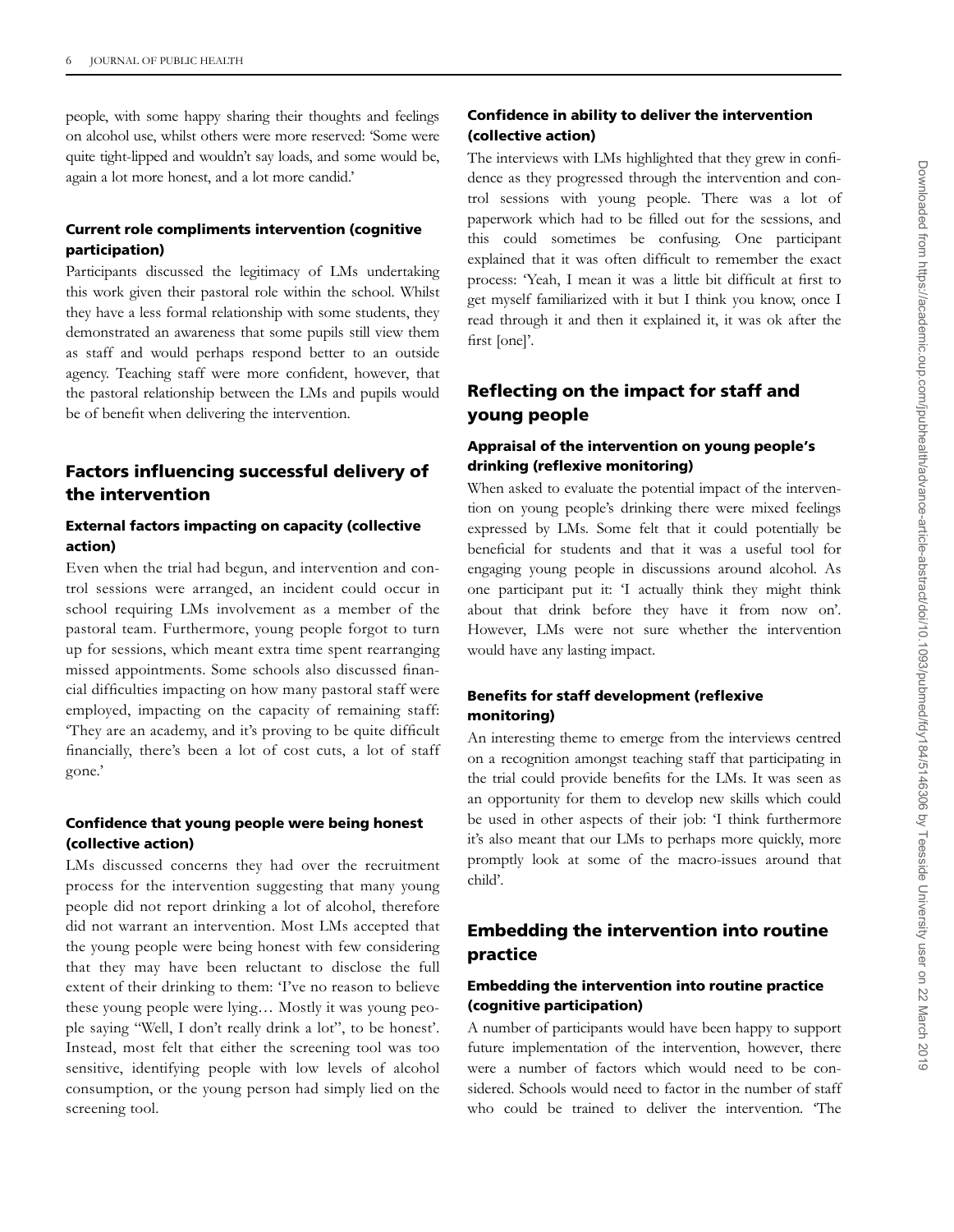staffing that we have in place, around the number of students that we have would need to be looked at.'

### Appraisal of the intervention materials, procedures and training (collective action)

The training provided to LMs before delivering the intervention and control conditions was also generally well received. There was an acknowledgement that the training, and study materials were well thought-out, and left LMs prepared for their appointments with young people. However, the timing of the training could be adapted in the future as in some schools this took place several months before any interventions which may have resulted in a loss of confidence.

# Changes to the intervention to make it more effective (reflexive monitoring)

Whilst the feedback from LMs and teachers on the intervention materials was generally positive, there were some suggestions of changes which could be made to make the intervention more effective in the future. For example, the length of time it took to progress from the baseline screening survey to meeting one-to-one with young people in delivering the intervention and control sessions. Whilst the survey generally took place before Christmas, the intervention and control appointments were not arranged until around Easter. Furthermore, some LMs felt that the school should be able to target the intervention to those whom they feel would benefit, rather than screening all of their students for alcohol use: 'But I certainly think that everyone in the school should be made aware of stuff and then targeted, more targeted intervention with people'.

### **Discussion**

# Main findings of the study

In this study we drew on the four constructs of NPT to evaluate the delivery of an alcohol screening and brief intervention in the high-school setting; $^{23}$  $^{23}$  $^{23}$  (coherence, cognitive participation, collective action, reflexive monitoring). In general, LMs were identified as ideally situated to deliver the SIPS Jr-High intervention. High coherence was displayed by LMs who clearly understood the differences between their current role and the new intervention they were tasked with delivering. Teaching staff felt that LMs had a particular skillset, and unique relationship with young people which allowed them to deliver the intervention.

There was consensus that most young people receiving the intervention were not drinking alcohol at levels LMs would consider merited such an intervention. This could

impact on their engagement with the intervention if they did not feel it was warranted (cognitive participation). They instead reflected that targeting the intervention at students whom they felt would benefit would be a more effective strategy (reflexive monitoring).

#### What is already known on this topic?

Alcohol consumption amongst young people is declining, however, those who drink alcohol are drinking in ever increasing quantities meaning effective interventions are still necessary.<sup>[3](#page-7-0)</sup>

Evidence suggests that practitioners must see the benefit of a new intervention or they can become resistant to implementation. $25$  Therefore, it is essential that delivery staff are aware of the short and long-term risks of alcohol consumption in this age group in order to see the benefit of such interventions.

### What does this study add?

This is the first study to our knowledge which has adopted a theory based evaluation of the processes and mechanisms likely to impact on embedding an alcohol screening and brief intervention in the high school setting. By exploring staff experiences we have been able to highlight the need for schools to consider staffing resources before implementing a targeted intervention, and also the need to build the intervention around existing time-tables to avoid clashes with end of year exams. Most importantly, we highlighted that LMs have the appropriate skillset, and relationship with students to deliver such an intervention. This is important for policy and practice partners who may consider commissioning external alcohol services for schools by highlighting that staff within the school setting already possess the skills required to deliver interventions. Future research could explore the impact of school delivered alcohol interventions out with a randomised controlled trial setting.

### Limitations

Whilst we aimed to recruit as wide a sample as possible in terms of gender, ethnicity, job role and experience our sample was predominately White British. Furthermore, recruitment from one study site in particular proved more challenging, however this was reflective of the trial as a whole.

Furthermore, NPT was initially developed in relation to health-care contexts and its use in the high-school setting is limited.<sup>[26](#page-8-0)</sup> Other implementation models have been posited such as implementation climate, $2^7$  absorptive capacity $2^8$  and organizational readiness, $2^9$  which may also have been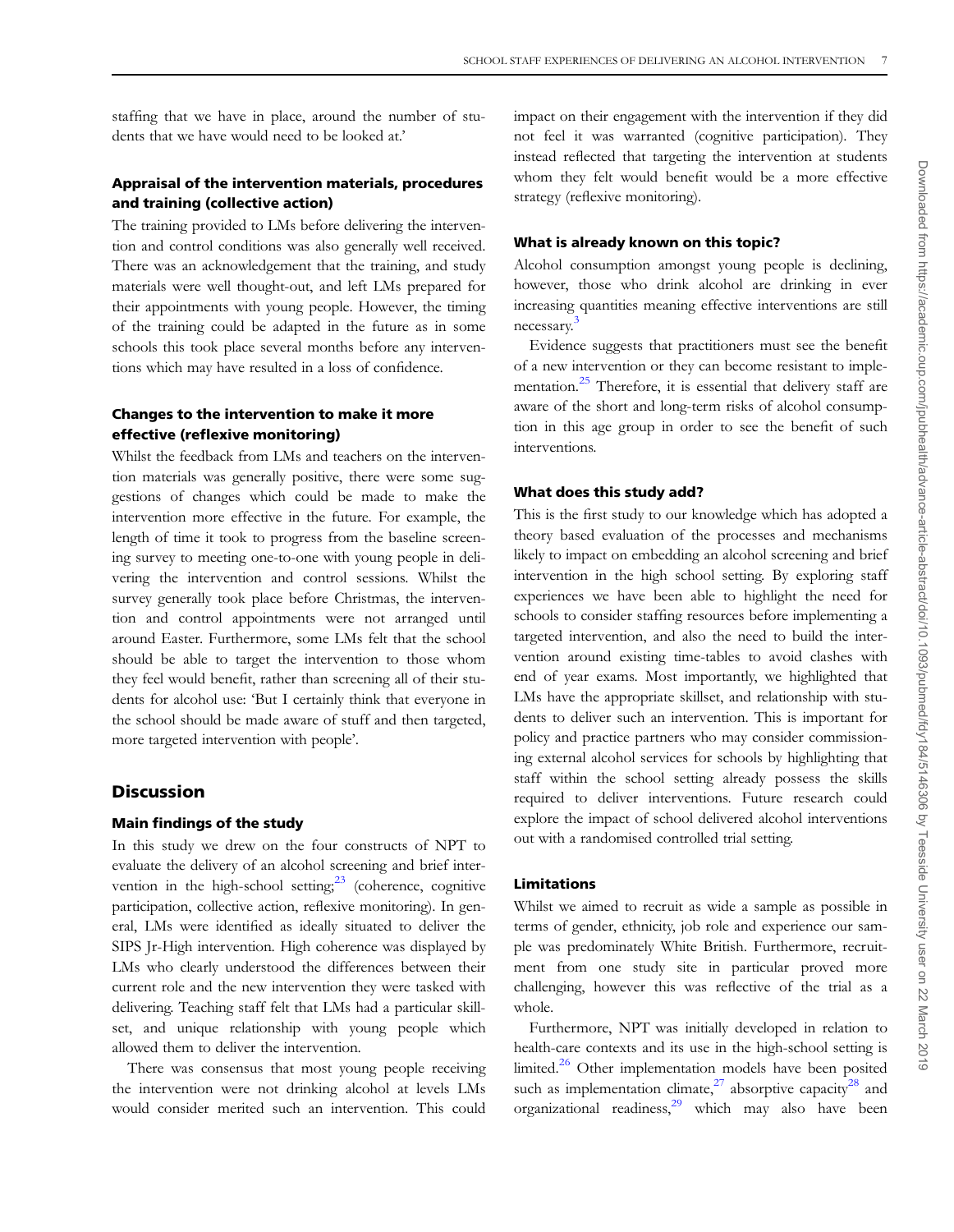<span id="page-7-0"></span>relevant theoretical constructs for this research. However, it was felt that NPT's particular focus on healthcare would be most relevant to a study looking at delivering an alcohol screening and brief intervention.

# Conflict of interest

EK formerly sat on the funding board for NIHR Public Health Research, and the NIHR senior research fellowships panel. Whilst SS is a current reviewer for NIHR.

# Acknowledgements

The authors would like to acknowledge the participants who gave up their valuable time to take part in the qualitative interviews. We would also like to acknowledge the contributions of the SIPS Jr-HIGH study team who were not directly involved in the qualitative work: Simon Coulton, Paolo De Luca, Colin Drummond, Denise Howel, Elaine McColl, Elaine Stamp, Les Tate, Luke Vale, Jennifer Ferguson, Jo Frankham, Eilish Gilvary, Nicola Howe, Gillian Waller, Grant Stanley, Liz Todd, Viviana Albani, Nadine Hendrie and Helen Mossop.

# Funding

This work is supported by the National Institute for Health Research Public Health Research (NIHR) Programme Grant Number 13/117/02. The views and opinions expressed herein are those of the authors and do not necessarily reflect those of the PHR Programme, NIHR, NHS, or the Department of Health.

# References

- 1 Toner P, Böhnke JR, McCambridge J A systematic review of alcohol screening and assessment measures for young people: a study protocol. BMJ Open 2017;7(5):e016406.
- 2 Hibell B, Guttormsson U, Ahlstrom S et al. The 2011 ESPAD Report: Substance Use Amongst Students in 36 European Countries. EPSAD; 2012.
- 3 Marshall EJ Adolescent alcohol use: risks and consequences. Alcohol Alcohol 2014;49(2):160-4.
- 4 Harding FM, Hingson RW, Klitzner M et al Underage drinking: a review of trends and prevention strategies. Am J Prev Med 2016; 51(4):S148–57.
- 5 Donoghue K, Rose H, Boniface S et al Alcohol consumption, earlyonset drinking, and health-related consequences in adolescents presenting at emergency departments in England. J Adolesc Health 2017; 60(4):438–46.
- 6 Healey C, Rahman A, Faizal M et al Underage drinking in the UK: changing trends, impact and interventions. A rapid evidence synthesis. Int J Drug Policy 2014;25(1):124-32.
- 7 Bellis MA, Morleo M, Tocque K et al Contributions of Alcohol Use to Teenage Pregnancy: An Initial Examination of Geographical and Evidence Based Associations. Liverpool John Moores University; 2009.
- 8 Staff J, Patrick ME, Loken E et al Teenage alcohol use and educational attainment. J Stud Alcohol Drugs 2008;69(6):848-58.
- 9 Lloyd HM, Tafoya AE, Merritt RK Underage drinking and antisocial behavior: research to inform a UK behavioral intervention. J Child Adolesc Subst Abuse 2015;24(1):46–53.
- 10 DeWit DJ, Adlaf EM, Offord DR et al Age at first alcohol use: a risk factor for the development of alcohol disorders. Am J Psychiatry 2000;157(5):745–50.
- 11 Siegel DM, Aten MJ, Enaharo M Long-term effects of a middle school- and high school-based human immunodeficiency virus sexual risk prevention intervention. Arch Pediatr Adolesc Med 2001;155(10):1117–26.
- 12 Griffin KW, Botvin GJ Evidence-based interventions for preventing substance use disorders in adolescents. Child Adolesc Psychiatr Clin N  $Am$  2010;19(3):505-26.
- 13 Newbury-Birch D, Scott S, O'Donnell A et al. A Pilot Feasibility Cluster Randomised Controlled Trial of Screening and Brief Alcohol Intervention to Prevent Hazardous Drinking in Young People Aged 14–15 in a High School Setting (SIPS JR-HIGH). London: NIHR Public Health Research Program Report, 2014.
- 14 Gmel G, Venzin V, Marmet K et al A quasi-randomized group trial of a brief alcohol intervention on risky single occasion drinking among secondary school students. Int J Public Health 2012;57(6): 935–44.
- 15 Hale D, Fitzgerald-Yau N, Viner R A systematic review of effective interventions for reducing multiple health risk behaviors in adolescence. Am J Public Health 2014;104(5):e19-41.
- 16 National Institute for Health and Clinical Excellence. Interventions in schools to prevent and reduce alcohol use among children and young people. 2007.
- 17 Arnaud N, Diestelkamp S, Wartberg L et al Short-to midterm effectiveness of a brief motivational intervention to reduce alcohol use and related problems for alcohol intoxicated children and adolescents in pediatric emergency departments: a randomized controlled trial. Acad Emerg Med 2017;24(2):186–200.
- 18 Derges J, Kidger J, Fox F et al 'DrinkThink'alcohol screening and brief intervention for young people: a qualitative evaluation of training and implementation. J Public Health (Bangkok) 2018. In Press.
- 19 McKay MT, Sumnall HR, Harvey SA et al Perceptions of schoolbased alcohol education by educational and health stakeholders: 'education as usual' compared to a randomised controlled trial. Drugs 2018;25(1):77–87.
- 20 McEvoy R, Ballini L, Maltoni S et al A qualitative systematic review of studies using the normalization process theory to research implementation processes. Implement Sci 2014;9(1):2.
- 21 May CR, Finch TL, Cornford J et al Integrating telecare for chronic disease management in the community: what needs to be done? BMC Health Serv Res 2011;11(1):131.